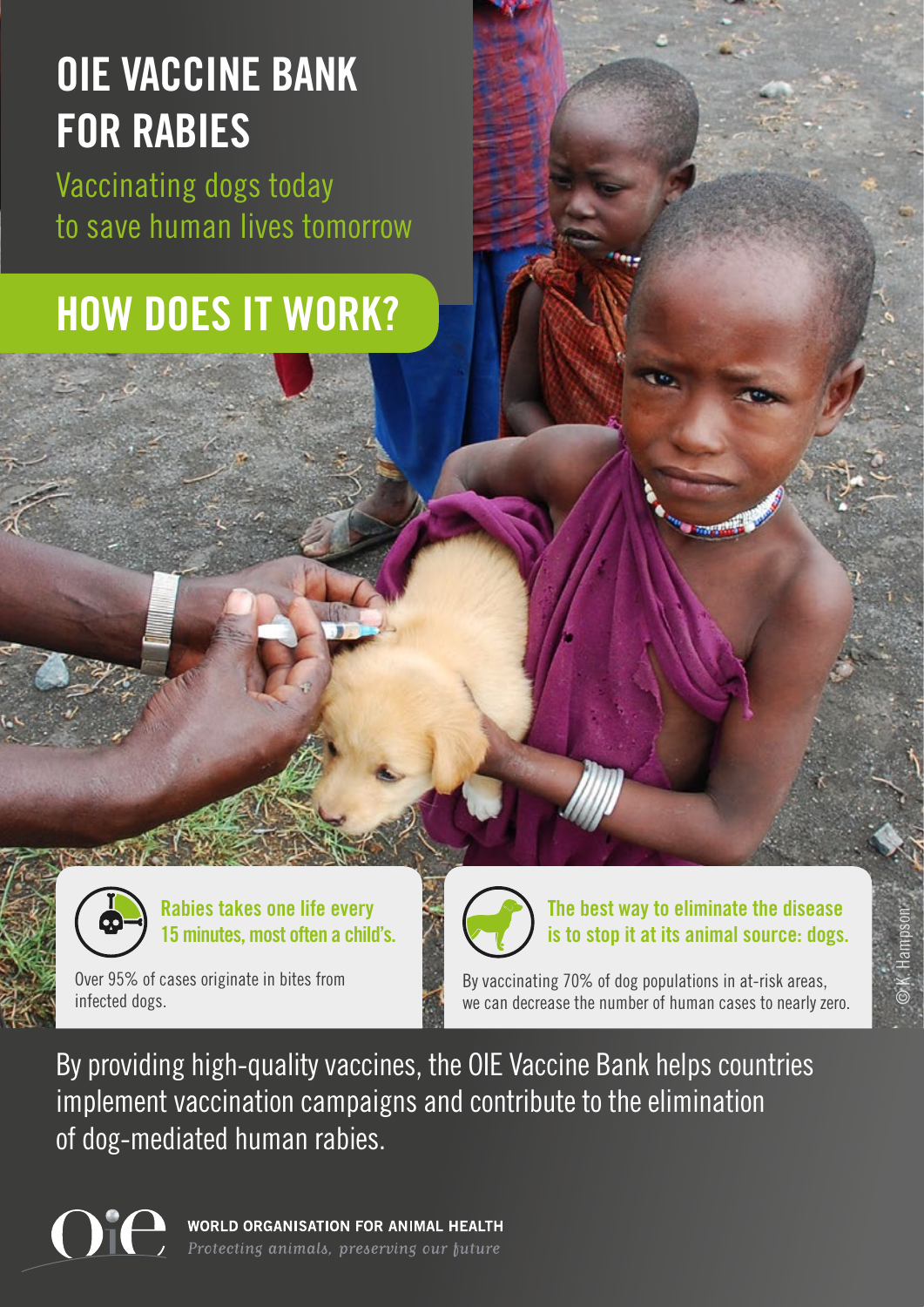## **OIE RABIES VACCINE BANK**

Providing OIE Member Countries with high-quality dog vaccines in a timely manner, and at a pre-established low, fixed price to support their national rabies elimination strategies.

> To set up a Vaccine Bank with an initial stock of dog rabies vaccines, an international call for tender is organised to select (a) reliable vaccine manufacturer(s).



#### **• How is the quality of vaccines guaranteed?**

- A selection committee composed of external experts and OIE staff conducts an initial technical evaluation before examining the selected financial offers.
- The competition between vaccine suppliers is reopened every few years.

#### **• What is expected from vaccine suppliers?**

- Production of high-quality vaccines complying with OIE international standards;
- Making these vaccines available to countries upon request and in a timely manner;
- Commitment to a pre-established low fixed price throughout the contract.

#### **How are vaccines provided to Member Countries?**

#### **www.oie.int/rabies**

### **The Rabies Vaccine Bank as a catalyst in designing and implementing national rabies elimination strategies**

Dog vaccination campaigns are essential to eliminate rabies, but not sufficient.

The OIE Rabies Vaccine Bank enables countries to focus their needs and resources on other necessary costs, such as: - Raising awareness of the disease;

- Managing stray dog populations;
- Increasing access to treatment for humans.

By providing high-quality dog vaccines, the OIE Vaccine Bank helps countries implement

**PER YEAR** with more than **95%** of cases